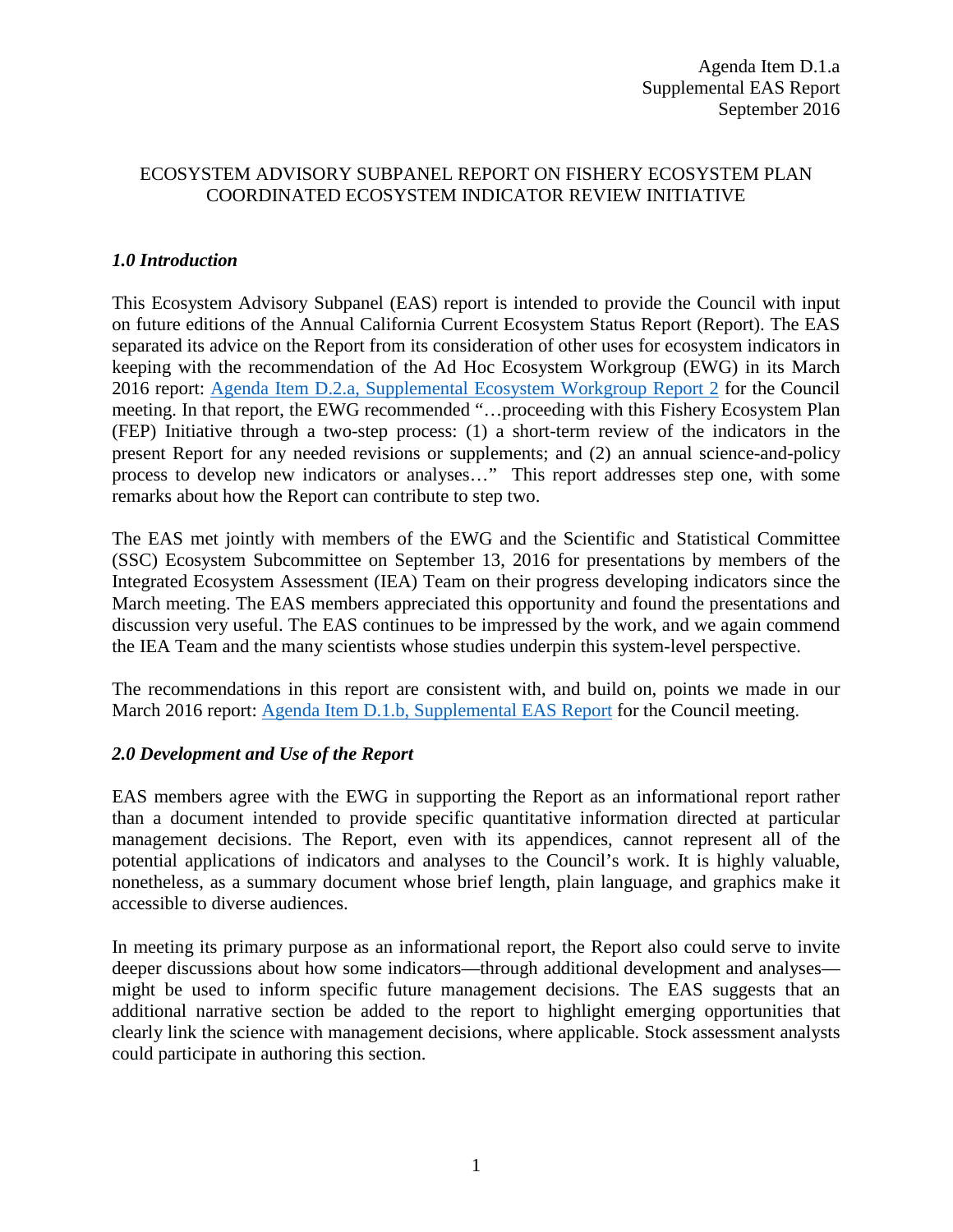The Report has evolved quickly in response to the Council's direction and discussions with your advisory bodies. This in itself is a good indicator of people's interest in the Report and its importance to future management actions. The EAS recommends a routine process be established to present and discuss the Report with the Council's management teams and advisory bodies. The joint meeting of the IEA Team with the SSCEC, EWG, and EAS this week was productive and efficient. Additional collaborative meetings like this might be held as webinars.

Thinking longer term, the EAS encourages the Council, EWG, and the IEA Team to make the Report a more forward-looking document by building on status and trends data to provide projections of future ecosystem conditions. This would improve on the current discussion-based approach to applying status and trends data to future decisions. We recognize challenges associated with this recommendation, among them:

- Projections need to be presented in ways that indicate confidence in the data and analyses; and,
- Projections will require more data verification and model validation, which are time consuming tasks.

Consequently, an evolution towards projections will take time, but we have been encouraged by the rapid development of the IEA and Report to date, and we expect that some projections could be developed more easily than others.

Beyond the Report and annual discussion process, a more thorough FMP-by-FMP look at how to apply ecosystem information to stock assessments and other management tools would provide the Council with additional guidance on risks arising from changes in the ecosystem. The current Agenda Item D.2 will provide an additional opportunity for the EAS to comment.

## *3.0 Additional Comments on Indicators*

Optimal spatial scales: The Report has called attention to data that support widespread observations from scientists and fishermen that the system is changing in ways that cannot be explained by our existing understanding of interannual or decadal-scale variability in ocean conditions. In some cases, there are tight associations with biological responses; but the physical and biological changes are not consistent across the system, revealing the importance of understanding responses at finer spatial scales and over longer time frames.

Recognizing that finer scales of resolution could be useful, the EAS asks whether static or dynamic boundaries are more appropriate for reporting and visualizing ecosystem processes. Static boundaries are useful in consistently reporting and displaying data over time, but they may miss important processes that operate on different scales. Dynamic boundaries may capture a greater range of processes but make comparisons across scales more difficult.

Forage indicators: As an example of how ecosystem information relates to Council actions, the Coastal Pelagic Species FMP includes a goal to "provide adequate prey for dependent species." The recent unusual mortality event in California sea lions and increases in wrecks of common murres and rhinoceros auklets highlight the need to consider ecosystem information alongside fishing pressure when setting management measures and catch limits. The Report for 2016 notes that high energy forage fish (sardine and anchovy) in the central California Current have remained at low levels, and that there has been a downward trend in high energy forage fish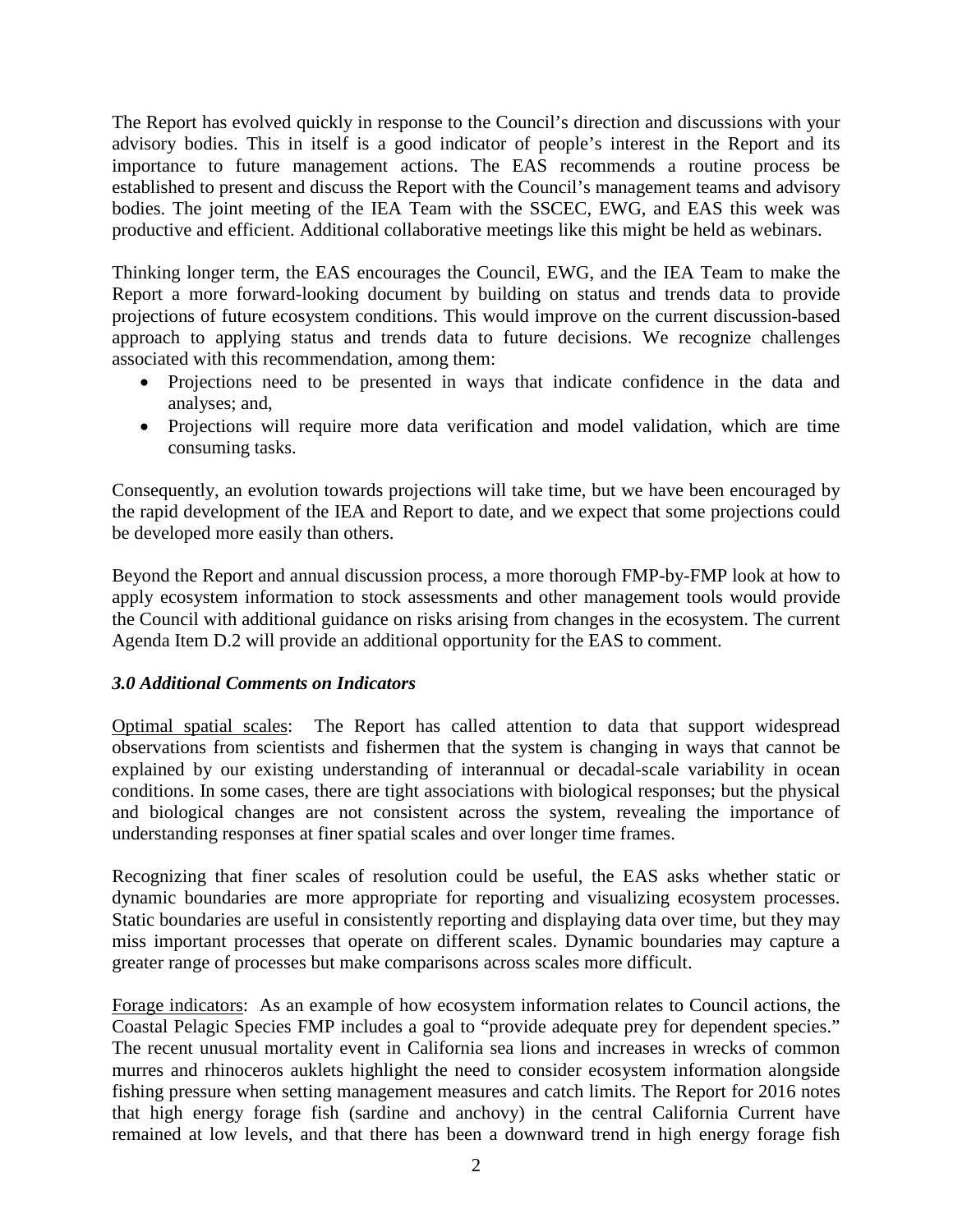abundance in the southern California Current. Similarly, the report calls attention to the cyclical shift from northern, high energy copepods to less lipid-rich southern species. Shifts to southern copepods have been correlated with lower Columbia River salmon returns.

Given the value of these sorts of data, the EAS supports ongoing efforts to expand data collection on forage fish and zooplankton and bring more existing, long-term data sets into the Report. We recognize these efforts face challenges, from acquiring proprietary data to establishing new long-term monitoring studies.

In addition, the role of seabirds as indicators should be reconsidered. Our understanding is that *seabird diversity* is the indicator presented in the annual State of the California Current Ecosystem report, but seabirds are also great aggregators of ecosystem information, and they should be examined as indicators of the abundance and availability of forage species. EAS members suggested brown pelican nesting success be examined as such an indicator for the southern California Current, and other seabird species may offer similar opportunities in other parts of the system.

Phytoplankton and Harmful Algal Blooms: Primary productivity is not currently an indicator, in large part because it is highly variable in space and time, thus not lending itself to presentation on an ecosystem scale. Nonetheless, primary production is likely to change in response to climate. Moreover, harmful algal blooms are important stressors that are predicted to increase in frequency, intensity, and duration with climate change. Consequently, the EAS recommends that we find a way to incorporate data on chlorophyll concentrations and harmful algal blooms into the reported indicators.

Latitudinal shifts: The EAS would like to see more information about latitudinal shifts in target species and protected species within the ecosystem, so that managers and fishermen can anticipate where the target stocks will be available and the potential for interactions with protected species are low. The IEA Team presented some examples where monitoring ocean conditions intensively could support models that predict where target and protected species will occur, making it possible to establish voluntary practices or management rules that reduce the risk of bycatch. Analyses to support these dynamic ocean management concepts are beyond the scope of the annual Report, but it would be beneficial to cover persistent, longer-term trends in species distributions in relation to fisheries-derived data like landings.

Seafloor disturbance: The 2016 Report (Section 5.2) introduced a new indicator for seafloor disturbance in the form of "seafloor distance disturbed by fishing gear." The EAS questions the utility of this indicator, because the actual impact on the seafloor is determined by parameters other than "distance disturbed," including the seafloor type and the gear and practices used. The IEA website now displays the data by seafloor type, but biogenic habitats—where impacts are of most concern--are not included as a type. The EAS recommends looking for other indicators of interactions between fisheries and seafloor species, such as observer data for coral and sponge bycatch, that would provide a better estimate of the impact bottom-contact fishing has on the ecosystem.

Changes in fishing behavior as indicators: Developing indicators for the human dimensions of the ecosystem is challenging. (See sections 6.1 and 6.3 in the 2016 Report.) Fishermen and processors make adjustments to their business behavior for many reasons, and behaviors evolve